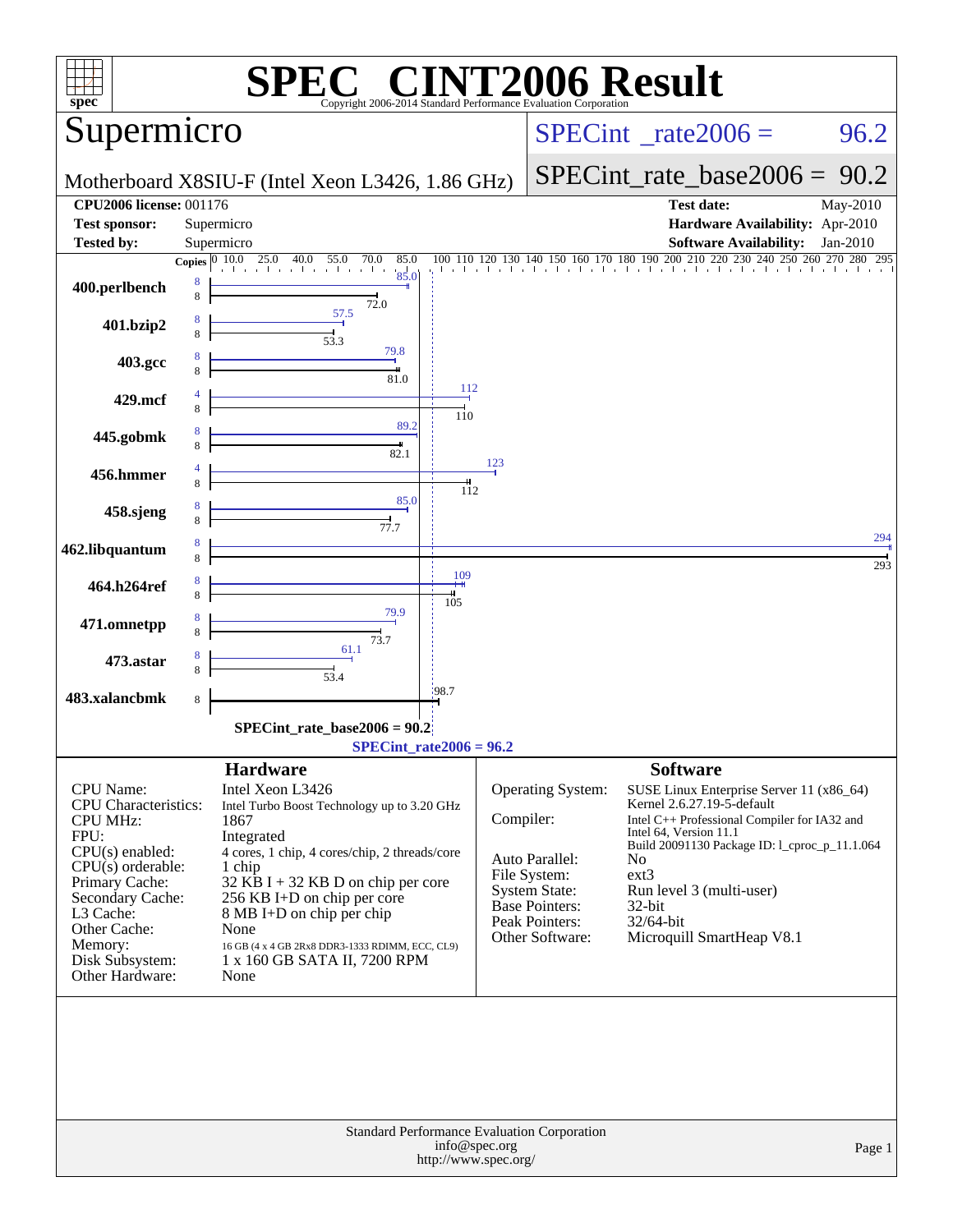

# **[SPEC CINT2006 Result](http://www.spec.org/auto/cpu2006/Docs/result-fields.html#SPECCINT2006Result)**

## Supermicro

### SPECint rate  $2006 = 96.2$

Motherboard X8SIU-F (Intel Xeon L3426, 1.86 GHz)

[SPECint\\_rate\\_base2006 =](http://www.spec.org/auto/cpu2006/Docs/result-fields.html#SPECintratebase2006) 90.2

**[CPU2006 license:](http://www.spec.org/auto/cpu2006/Docs/result-fields.html#CPU2006license)** 001176 **[Test date:](http://www.spec.org/auto/cpu2006/Docs/result-fields.html#Testdate)** May-2010

**[Test sponsor:](http://www.spec.org/auto/cpu2006/Docs/result-fields.html#Testsponsor)** Supermicro **[Hardware Availability:](http://www.spec.org/auto/cpu2006/Docs/result-fields.html#HardwareAvailability)** Apr-2010 **[Tested by:](http://www.spec.org/auto/cpu2006/Docs/result-fields.html#Testedby)** Supermicro **[Software Availability:](http://www.spec.org/auto/cpu2006/Docs/result-fields.html#SoftwareAvailability)** Jan-2010

#### **[Results Table](http://www.spec.org/auto/cpu2006/Docs/result-fields.html#ResultsTable)**

|                                                                                                          | <b>Base</b>   |                |       |                |       |                |            | <b>Peak</b>   |                |              |                |              |                |              |
|----------------------------------------------------------------------------------------------------------|---------------|----------------|-------|----------------|-------|----------------|------------|---------------|----------------|--------------|----------------|--------------|----------------|--------------|
| <b>Benchmark</b>                                                                                         | <b>Copies</b> | <b>Seconds</b> | Ratio | <b>Seconds</b> | Ratio | <b>Seconds</b> | Ratio      | <b>Copies</b> | <b>Seconds</b> | <b>Ratio</b> | <b>Seconds</b> | <b>Ratio</b> | <b>Seconds</b> | <b>Ratio</b> |
| 400.perlbench                                                                                            |               | 1090           | 71.7  | 1086           | 72.0  | 1081           | 72.3       |               | 912            | 85.7         | 919            | 85.0         | 919            | 85.0         |
| 401.bzip2                                                                                                |               | 1446           | 53.4  | 1448           | 53.3  | 1452           | 53.2       |               | 1343           | 57.5         | 1340           | 57.6         | 1349           | 57.2         |
| $403.\text{gcc}$                                                                                         |               | 795            | 81.0  | 786            | 81.9  | 800            | 80.5       |               | 808            | 79.7         | 805            | 80.0         | 807            | 79.8         |
| $429$ .mcf                                                                                               |               | 664            | 110   | 664            | 110   | 664            | 110        |               | 326            | 112          | 326            | 112          | 326            | 112          |
| $445$ .gobmk                                                                                             |               | 1023           | 82.1  | 1024           | 81.9  | 1014           | 82.8       |               | 940            | 89.3         | 941            | 89.1         | 941            | 89.2         |
| 456.hmmer                                                                                                |               | 665            | 112   | 673            | 111   | 666            | <b>112</b> |               | 303            | 123          | 303            | 123          | 303            | 123          |
| $458$ .sjeng                                                                                             |               | 1246           | 77.7  | 1246           | 77.7  | 1247           | 77.6       | 8             | 1138           | 85.0         | 1135           | 85.3         | 1138           | <u>85.0</u>  |
| 462.libquantum                                                                                           |               | 567            | 293   | 566            | 293   | 567            | 293        |               | 564            | 294          | 565            | 294          | 565            | 293          |
| 464.h264ref                                                                                              |               | 1675           | 106   | 1684           | 105   | 1701           | 104        |               | 1670           | 106          | 1612           | 110          | 1626           | <b>109</b>   |
| 471.omnetpp                                                                                              |               | 678            | 73.7  | 678            | 73.7  | 678            | 73.8       |               | 626            | 79.9         | 626            | 79.9         | 626            | 79.9         |
| 473.astar                                                                                                |               | 1053           | 53.3  | 1051           | 53.4  | 1052           | 53.4       |               | 919            | 61.1         | 920            | 61.1         | 919            | 61.1         |
| 483.xalancbmk                                                                                            |               | 560            | 98.7  | 560            | 98.7  | 560            | 98.5       |               | 560            | 98.7         | 560            | 98.7         | 560            | 98.5         |
| Results appear in the order in which they were run. Bold underlined text indicates a median measurement. |               |                |       |                |       |                |            |               |                |              |                |              |                |              |

#### **[Submit Notes](http://www.spec.org/auto/cpu2006/Docs/result-fields.html#SubmitNotes)**

The config file option 'submit' was used. numactl was used to bind copies to the cores

### **[Operating System Notes](http://www.spec.org/auto/cpu2006/Docs/result-fields.html#OperatingSystemNotes)**

'ulimit -s unlimited' was used to set the stack size to unlimited prior to run

### **[Platform Notes](http://www.spec.org/auto/cpu2006/Docs/result-fields.html#PlatformNotes)**

 Fan speed set to Full Speed in BIOS Setup. As tested, the system used a Supermicro CSE-815TQ-330UB chassis. The chassis is bundled with a PWS-333-1H20 power supply, a SNK-P0046P heatsink, and 4 FAN-0086L4 cooling fans.

#### **[General Notes](http://www.spec.org/auto/cpu2006/Docs/result-fields.html#GeneralNotes)**

Binaries were compiled on SLES 10 with Binutils 2.18.50.0.7.20080502

## **[Base Compiler Invocation](http://www.spec.org/auto/cpu2006/Docs/result-fields.html#BaseCompilerInvocation)**

[C benchmarks](http://www.spec.org/auto/cpu2006/Docs/result-fields.html#Cbenchmarks): [icc -m32](http://www.spec.org/cpu2006/results/res2010q3/cpu2006-20100608-11673.flags.html#user_CCbase_intel_icc_32bit_5ff4a39e364c98233615fdd38438c6f2)

Continued on next page

Standard Performance Evaluation Corporation [info@spec.org](mailto:info@spec.org) <http://www.spec.org/>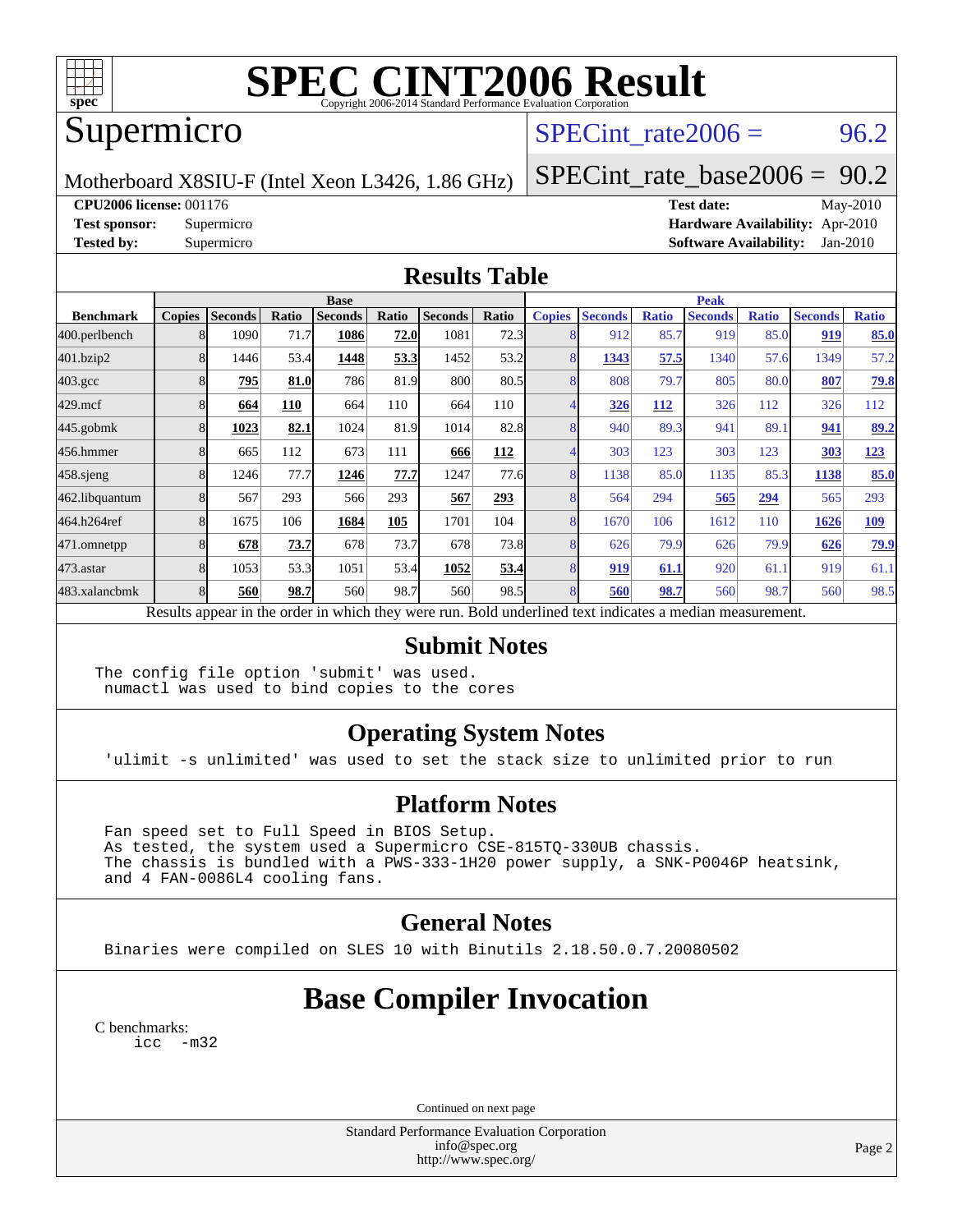| <b>SPEC CINT2006 Result</b><br>$spec^*$<br>Copyright 2006-2014 Standard Performance Evaluation Corporation                                                                                                                           |  |  |  |  |  |  |  |  |  |  |  |
|--------------------------------------------------------------------------------------------------------------------------------------------------------------------------------------------------------------------------------------|--|--|--|--|--|--|--|--|--|--|--|
| 96.2<br>$SPECint$ rate $2006 =$                                                                                                                                                                                                      |  |  |  |  |  |  |  |  |  |  |  |
| $SPECint_rate_base2006 = 90.2$                                                                                                                                                                                                       |  |  |  |  |  |  |  |  |  |  |  |
| <b>Test date:</b><br>May-2010<br>Hardware Availability: Apr-2010<br><b>Software Availability:</b><br>$Jan-2010$                                                                                                                      |  |  |  |  |  |  |  |  |  |  |  |
| <b>Tested by:</b><br>Supermicro<br><b>Base Compiler Invocation (Continued)</b>                                                                                                                                                       |  |  |  |  |  |  |  |  |  |  |  |
|                                                                                                                                                                                                                                      |  |  |  |  |  |  |  |  |  |  |  |
| <b>Base Portability Flags</b>                                                                                                                                                                                                        |  |  |  |  |  |  |  |  |  |  |  |
| <b>Base Optimization Flags</b><br>-xSSE4.2 -ipo -03 -no-prec-div -static -opt-prefetch<br>-xSSE4.2 -ipo -03 -no-prec-div -opt-prefetch -Wl,-z, muldefs<br>-L/home/cmplr/usr3/alrahate/cpu2006.1.1.ic11.1/libic11.1-32bit -lsmartheap |  |  |  |  |  |  |  |  |  |  |  |
| <b>Base Other Flags</b>                                                                                                                                                                                                              |  |  |  |  |  |  |  |  |  |  |  |
|                                                                                                                                                                                                                                      |  |  |  |  |  |  |  |  |  |  |  |
| <b>Peak Compiler Invocation</b>                                                                                                                                                                                                      |  |  |  |  |  |  |  |  |  |  |  |
|                                                                                                                                                                                                                                      |  |  |  |  |  |  |  |  |  |  |  |

[C++ benchmarks \(except as noted below\):](http://www.spec.org/auto/cpu2006/Docs/result-fields.html#CXXbenchmarksexceptasnotedbelow) [icpc -m32](http://www.spec.org/cpu2006/results/res2010q3/cpu2006-20100608-11673.flags.html#user_CXXpeak_intel_icpc_32bit_4e5a5ef1a53fd332b3c49e69c3330699)

473.astar: [icpc -m64](http://www.spec.org/cpu2006/results/res2010q3/cpu2006-20100608-11673.flags.html#user_peakCXXLD473_astar_intel_icpc_64bit_fc66a5337ce925472a5c54ad6a0de310)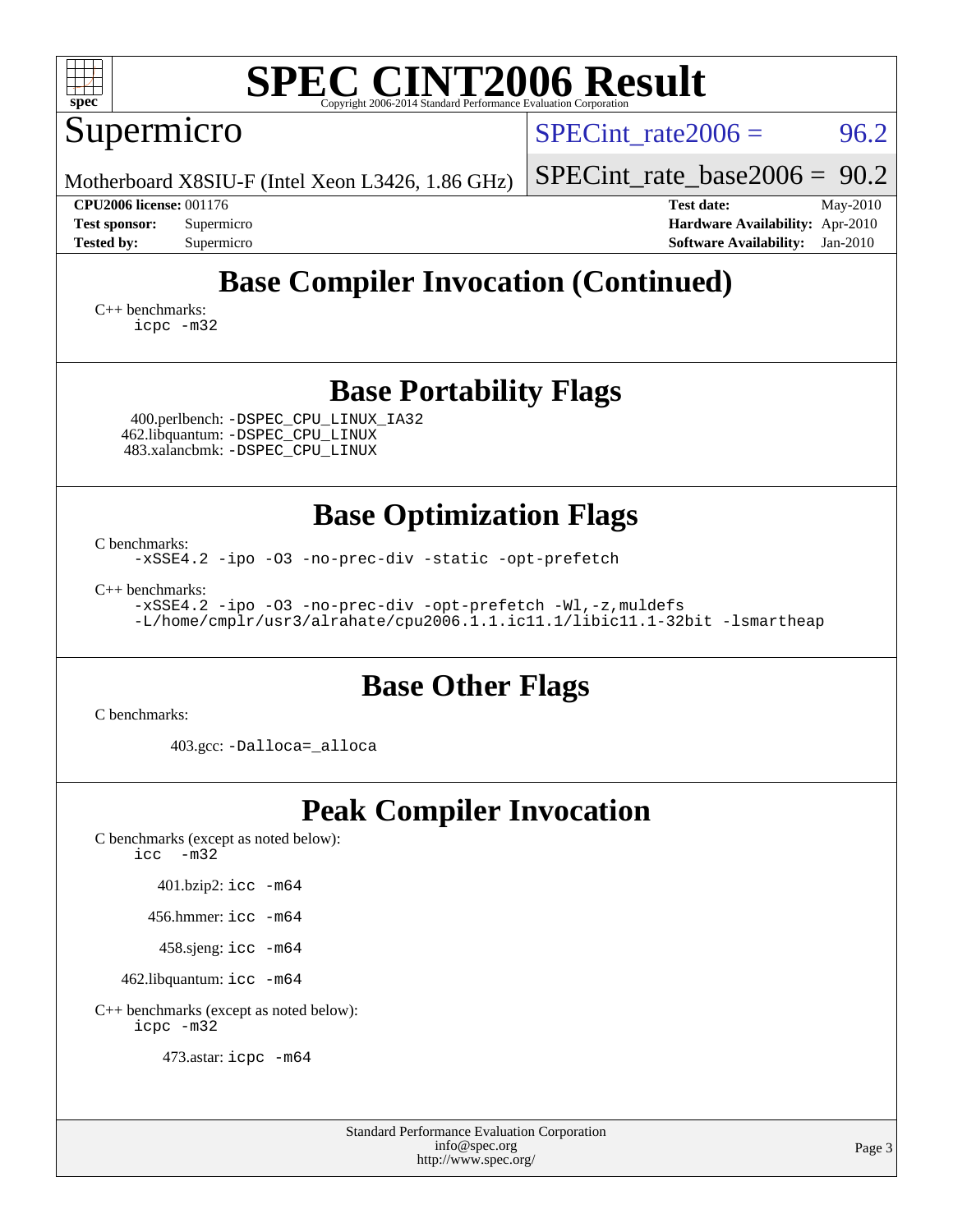

# **[SPEC CINT2006 Result](http://www.spec.org/auto/cpu2006/Docs/result-fields.html#SPECCINT2006Result)**

Supermicro

SPECint rate $2006 = 96.2$ 

Motherboard X8SIU-F (Intel Xeon L3426, 1.86 GHz)

[SPECint\\_rate\\_base2006 =](http://www.spec.org/auto/cpu2006/Docs/result-fields.html#SPECintratebase2006) 90.2

**[CPU2006 license:](http://www.spec.org/auto/cpu2006/Docs/result-fields.html#CPU2006license)** 001176 **[Test date:](http://www.spec.org/auto/cpu2006/Docs/result-fields.html#Testdate)** May-2010 **[Test sponsor:](http://www.spec.org/auto/cpu2006/Docs/result-fields.html#Testsponsor)** Supermicro **[Hardware Availability:](http://www.spec.org/auto/cpu2006/Docs/result-fields.html#HardwareAvailability)** Apr-2010 **[Tested by:](http://www.spec.org/auto/cpu2006/Docs/result-fields.html#Testedby)** Supermicro **[Software Availability:](http://www.spec.org/auto/cpu2006/Docs/result-fields.html#SoftwareAvailability)** Jan-2010

## **[Peak Portability Flags](http://www.spec.org/auto/cpu2006/Docs/result-fields.html#PeakPortabilityFlags)**

 400.perlbench: [-DSPEC\\_CPU\\_LINUX\\_IA32](http://www.spec.org/cpu2006/results/res2010q3/cpu2006-20100608-11673.flags.html#b400.perlbench_peakCPORTABILITY_DSPEC_CPU_LINUX_IA32) 401.bzip2: [-DSPEC\\_CPU\\_LP64](http://www.spec.org/cpu2006/results/res2010q3/cpu2006-20100608-11673.flags.html#suite_peakCPORTABILITY401_bzip2_DSPEC_CPU_LP64) 456.hmmer: [-DSPEC\\_CPU\\_LP64](http://www.spec.org/cpu2006/results/res2010q3/cpu2006-20100608-11673.flags.html#suite_peakCPORTABILITY456_hmmer_DSPEC_CPU_LP64) 458.sjeng: [-DSPEC\\_CPU\\_LP64](http://www.spec.org/cpu2006/results/res2010q3/cpu2006-20100608-11673.flags.html#suite_peakCPORTABILITY458_sjeng_DSPEC_CPU_LP64) 462.libquantum: [-DSPEC\\_CPU\\_LP64](http://www.spec.org/cpu2006/results/res2010q3/cpu2006-20100608-11673.flags.html#suite_peakCPORTABILITY462_libquantum_DSPEC_CPU_LP64) [-DSPEC\\_CPU\\_LINUX](http://www.spec.org/cpu2006/results/res2010q3/cpu2006-20100608-11673.flags.html#b462.libquantum_peakCPORTABILITY_DSPEC_CPU_LINUX) 473.astar: [-DSPEC\\_CPU\\_LP64](http://www.spec.org/cpu2006/results/res2010q3/cpu2006-20100608-11673.flags.html#suite_peakCXXPORTABILITY473_astar_DSPEC_CPU_LP64) 483.xalancbmk: [-DSPEC\\_CPU\\_LINUX](http://www.spec.org/cpu2006/results/res2010q3/cpu2006-20100608-11673.flags.html#b483.xalancbmk_peakCXXPORTABILITY_DSPEC_CPU_LINUX)

## **[Peak Optimization Flags](http://www.spec.org/auto/cpu2006/Docs/result-fields.html#PeakOptimizationFlags)**

[C benchmarks](http://www.spec.org/auto/cpu2006/Docs/result-fields.html#Cbenchmarks):

Standard Performance Evaluation Corporation 400.perlbench: [-xSSE4.2](http://www.spec.org/cpu2006/results/res2010q3/cpu2006-20100608-11673.flags.html#user_peakPASS2_CFLAGSPASS2_LDCFLAGS400_perlbench_f-xSSE42_f91528193cf0b216347adb8b939d4107)(pass 2) [-prof-gen](http://www.spec.org/cpu2006/results/res2010q3/cpu2006-20100608-11673.flags.html#user_peakPASS1_CFLAGSPASS1_LDCFLAGS400_perlbench_prof_gen_e43856698f6ca7b7e442dfd80e94a8fc)(pass 1) [-ipo](http://www.spec.org/cpu2006/results/res2010q3/cpu2006-20100608-11673.flags.html#user_peakPASS2_CFLAGSPASS2_LDCFLAGS400_perlbench_f-ipo)(pass 2) [-O3](http://www.spec.org/cpu2006/results/res2010q3/cpu2006-20100608-11673.flags.html#user_peakPASS2_CFLAGSPASS2_LDCFLAGS400_perlbench_f-O3)(pass 2) [-no-prec-div](http://www.spec.org/cpu2006/results/res2010q3/cpu2006-20100608-11673.flags.html#user_peakPASS2_CFLAGSPASS2_LDCFLAGS400_perlbench_f-no-prec-div)(pass 2) [-static](http://www.spec.org/cpu2006/results/res2010q3/cpu2006-20100608-11673.flags.html#user_peakPASS2_CFLAGSPASS2_LDCFLAGS400_perlbench_f-static)(pass 2) [-prof-use](http://www.spec.org/cpu2006/results/res2010q3/cpu2006-20100608-11673.flags.html#user_peakPASS2_CFLAGSPASS2_LDCFLAGS400_perlbench_prof_use_bccf7792157ff70d64e32fe3e1250b55)(pass 2) [-ansi-alias](http://www.spec.org/cpu2006/results/res2010q3/cpu2006-20100608-11673.flags.html#user_peakCOPTIMIZE400_perlbench_f-ansi-alias) 401.bzip2: [-xSSE4.2](http://www.spec.org/cpu2006/results/res2010q3/cpu2006-20100608-11673.flags.html#user_peakPASS2_CFLAGSPASS2_LDCFLAGS401_bzip2_f-xSSE42_f91528193cf0b216347adb8b939d4107)(pass 2) [-prof-gen](http://www.spec.org/cpu2006/results/res2010q3/cpu2006-20100608-11673.flags.html#user_peakPASS1_CFLAGSPASS1_LDCFLAGS401_bzip2_prof_gen_e43856698f6ca7b7e442dfd80e94a8fc)(pass 1) [-ipo](http://www.spec.org/cpu2006/results/res2010q3/cpu2006-20100608-11673.flags.html#user_peakPASS2_CFLAGSPASS2_LDCFLAGS401_bzip2_f-ipo)(pass 2) [-O3](http://www.spec.org/cpu2006/results/res2010q3/cpu2006-20100608-11673.flags.html#user_peakPASS2_CFLAGSPASS2_LDCFLAGS401_bzip2_f-O3)(pass 2) [-no-prec-div](http://www.spec.org/cpu2006/results/res2010q3/cpu2006-20100608-11673.flags.html#user_peakPASS2_CFLAGSPASS2_LDCFLAGS401_bzip2_f-no-prec-div)(pass 2) [-static](http://www.spec.org/cpu2006/results/res2010q3/cpu2006-20100608-11673.flags.html#user_peakPASS2_CFLAGSPASS2_LDCFLAGS401_bzip2_f-static)(pass 2) [-prof-use](http://www.spec.org/cpu2006/results/res2010q3/cpu2006-20100608-11673.flags.html#user_peakPASS2_CFLAGSPASS2_LDCFLAGS401_bzip2_prof_use_bccf7792157ff70d64e32fe3e1250b55)(pass 2) [-opt-prefetch](http://www.spec.org/cpu2006/results/res2010q3/cpu2006-20100608-11673.flags.html#user_peakCOPTIMIZE401_bzip2_f-opt-prefetch) [-ansi-alias](http://www.spec.org/cpu2006/results/res2010q3/cpu2006-20100608-11673.flags.html#user_peakCOPTIMIZE401_bzip2_f-ansi-alias) [-auto-ilp32](http://www.spec.org/cpu2006/results/res2010q3/cpu2006-20100608-11673.flags.html#user_peakCOPTIMIZE401_bzip2_f-auto-ilp32) 403.gcc: [-xSSE4.2](http://www.spec.org/cpu2006/results/res2010q3/cpu2006-20100608-11673.flags.html#user_peakCOPTIMIZE403_gcc_f-xSSE42_f91528193cf0b216347adb8b939d4107) [-ipo](http://www.spec.org/cpu2006/results/res2010q3/cpu2006-20100608-11673.flags.html#user_peakCOPTIMIZE403_gcc_f-ipo) [-O3](http://www.spec.org/cpu2006/results/res2010q3/cpu2006-20100608-11673.flags.html#user_peakCOPTIMIZE403_gcc_f-O3) [-no-prec-div](http://www.spec.org/cpu2006/results/res2010q3/cpu2006-20100608-11673.flags.html#user_peakCOPTIMIZE403_gcc_f-no-prec-div) [-static](http://www.spec.org/cpu2006/results/res2010q3/cpu2006-20100608-11673.flags.html#user_peakCOPTIMIZE403_gcc_f-static) 429.mcf: [-xSSE4.2](http://www.spec.org/cpu2006/results/res2010q3/cpu2006-20100608-11673.flags.html#user_peakCOPTIMIZE429_mcf_f-xSSE42_f91528193cf0b216347adb8b939d4107) [-ipo](http://www.spec.org/cpu2006/results/res2010q3/cpu2006-20100608-11673.flags.html#user_peakCOPTIMIZE429_mcf_f-ipo) [-O3](http://www.spec.org/cpu2006/results/res2010q3/cpu2006-20100608-11673.flags.html#user_peakCOPTIMIZE429_mcf_f-O3) [-no-prec-div](http://www.spec.org/cpu2006/results/res2010q3/cpu2006-20100608-11673.flags.html#user_peakCOPTIMIZE429_mcf_f-no-prec-div) [-static](http://www.spec.org/cpu2006/results/res2010q3/cpu2006-20100608-11673.flags.html#user_peakCOPTIMIZE429_mcf_f-static) [-opt-prefetch](http://www.spec.org/cpu2006/results/res2010q3/cpu2006-20100608-11673.flags.html#user_peakCOPTIMIZE429_mcf_f-opt-prefetch) 445.gobmk: [-xSSE4.2](http://www.spec.org/cpu2006/results/res2010q3/cpu2006-20100608-11673.flags.html#user_peakPASS2_CFLAGSPASS2_LDCFLAGS445_gobmk_f-xSSE42_f91528193cf0b216347adb8b939d4107)(pass 2) [-prof-gen](http://www.spec.org/cpu2006/results/res2010q3/cpu2006-20100608-11673.flags.html#user_peakPASS1_CFLAGSPASS1_LDCFLAGS445_gobmk_prof_gen_e43856698f6ca7b7e442dfd80e94a8fc)(pass 1) [-prof-use](http://www.spec.org/cpu2006/results/res2010q3/cpu2006-20100608-11673.flags.html#user_peakPASS2_CFLAGSPASS2_LDCFLAGS445_gobmk_prof_use_bccf7792157ff70d64e32fe3e1250b55)(pass 2) [-O2](http://www.spec.org/cpu2006/results/res2010q3/cpu2006-20100608-11673.flags.html#user_peakCOPTIMIZE445_gobmk_f-O2) [-ipo](http://www.spec.org/cpu2006/results/res2010q3/cpu2006-20100608-11673.flags.html#user_peakCOPTIMIZE445_gobmk_f-ipo) [-no-prec-div](http://www.spec.org/cpu2006/results/res2010q3/cpu2006-20100608-11673.flags.html#user_peakCOPTIMIZE445_gobmk_f-no-prec-div) [-ansi-alias](http://www.spec.org/cpu2006/results/res2010q3/cpu2006-20100608-11673.flags.html#user_peakCOPTIMIZE445_gobmk_f-ansi-alias) 456.hmmer: [-xSSE4.2](http://www.spec.org/cpu2006/results/res2010q3/cpu2006-20100608-11673.flags.html#user_peakCOPTIMIZE456_hmmer_f-xSSE42_f91528193cf0b216347adb8b939d4107) [-ipo](http://www.spec.org/cpu2006/results/res2010q3/cpu2006-20100608-11673.flags.html#user_peakCOPTIMIZE456_hmmer_f-ipo) [-O3](http://www.spec.org/cpu2006/results/res2010q3/cpu2006-20100608-11673.flags.html#user_peakCOPTIMIZE456_hmmer_f-O3) [-no-prec-div](http://www.spec.org/cpu2006/results/res2010q3/cpu2006-20100608-11673.flags.html#user_peakCOPTIMIZE456_hmmer_f-no-prec-div) [-static](http://www.spec.org/cpu2006/results/res2010q3/cpu2006-20100608-11673.flags.html#user_peakCOPTIMIZE456_hmmer_f-static) [-unroll2](http://www.spec.org/cpu2006/results/res2010q3/cpu2006-20100608-11673.flags.html#user_peakCOPTIMIZE456_hmmer_f-unroll_784dae83bebfb236979b41d2422d7ec2) [-ansi-alias](http://www.spec.org/cpu2006/results/res2010q3/cpu2006-20100608-11673.flags.html#user_peakCOPTIMIZE456_hmmer_f-ansi-alias) [-auto-ilp32](http://www.spec.org/cpu2006/results/res2010q3/cpu2006-20100608-11673.flags.html#user_peakCOPTIMIZE456_hmmer_f-auto-ilp32)  $458 \text{.}$  sjeng:  $-xSSE4$ .  $2(\text{pass 2})$  -prof-qen(pass 1) [-ipo](http://www.spec.org/cpu2006/results/res2010q3/cpu2006-20100608-11673.flags.html#user_peakPASS2_CFLAGSPASS2_LDCFLAGS458_sjeng_f-ipo)(pass 2) [-O3](http://www.spec.org/cpu2006/results/res2010q3/cpu2006-20100608-11673.flags.html#user_peakPASS2_CFLAGSPASS2_LDCFLAGS458_sjeng_f-O3)(pass 2) [-no-prec-div](http://www.spec.org/cpu2006/results/res2010q3/cpu2006-20100608-11673.flags.html#user_peakPASS2_CFLAGSPASS2_LDCFLAGS458_sjeng_f-no-prec-div)(pass 2) [-static](http://www.spec.org/cpu2006/results/res2010q3/cpu2006-20100608-11673.flags.html#user_peakPASS2_CFLAGSPASS2_LDCFLAGS458_sjeng_f-static)(pass 2) [-prof-use](http://www.spec.org/cpu2006/results/res2010q3/cpu2006-20100608-11673.flags.html#user_peakPASS2_CFLAGSPASS2_LDCFLAGS458_sjeng_prof_use_bccf7792157ff70d64e32fe3e1250b55)(pass 2) [-unroll4](http://www.spec.org/cpu2006/results/res2010q3/cpu2006-20100608-11673.flags.html#user_peakCOPTIMIZE458_sjeng_f-unroll_4e5e4ed65b7fd20bdcd365bec371b81f) [-auto-ilp32](http://www.spec.org/cpu2006/results/res2010q3/cpu2006-20100608-11673.flags.html#user_peakCOPTIMIZE458_sjeng_f-auto-ilp32) 462.libquantum: [-xSSE4.2](http://www.spec.org/cpu2006/results/res2010q3/cpu2006-20100608-11673.flags.html#user_peakCOPTIMIZE462_libquantum_f-xSSE42_f91528193cf0b216347adb8b939d4107) [-ipo](http://www.spec.org/cpu2006/results/res2010q3/cpu2006-20100608-11673.flags.html#user_peakCOPTIMIZE462_libquantum_f-ipo) [-O3](http://www.spec.org/cpu2006/results/res2010q3/cpu2006-20100608-11673.flags.html#user_peakCOPTIMIZE462_libquantum_f-O3) [-no-prec-div](http://www.spec.org/cpu2006/results/res2010q3/cpu2006-20100608-11673.flags.html#user_peakCOPTIMIZE462_libquantum_f-no-prec-div) [-static](http://www.spec.org/cpu2006/results/res2010q3/cpu2006-20100608-11673.flags.html#user_peakCOPTIMIZE462_libquantum_f-static) [-auto-ilp32](http://www.spec.org/cpu2006/results/res2010q3/cpu2006-20100608-11673.flags.html#user_peakCOPTIMIZE462_libquantum_f-auto-ilp32) [-opt-prefetch](http://www.spec.org/cpu2006/results/res2010q3/cpu2006-20100608-11673.flags.html#user_peakCOPTIMIZE462_libquantum_f-opt-prefetch) 464.h264ref: [-xSSE4.2](http://www.spec.org/cpu2006/results/res2010q3/cpu2006-20100608-11673.flags.html#user_peakPASS2_CFLAGSPASS2_LDCFLAGS464_h264ref_f-xSSE42_f91528193cf0b216347adb8b939d4107)(pass 2) [-prof-gen](http://www.spec.org/cpu2006/results/res2010q3/cpu2006-20100608-11673.flags.html#user_peakPASS1_CFLAGSPASS1_LDCFLAGS464_h264ref_prof_gen_e43856698f6ca7b7e442dfd80e94a8fc)(pass 1) [-ipo](http://www.spec.org/cpu2006/results/res2010q3/cpu2006-20100608-11673.flags.html#user_peakPASS2_CFLAGSPASS2_LDCFLAGS464_h264ref_f-ipo)(pass 2) [-O3](http://www.spec.org/cpu2006/results/res2010q3/cpu2006-20100608-11673.flags.html#user_peakPASS2_CFLAGSPASS2_LDCFLAGS464_h264ref_f-O3)(pass 2) [-no-prec-div](http://www.spec.org/cpu2006/results/res2010q3/cpu2006-20100608-11673.flags.html#user_peakPASS2_CFLAGSPASS2_LDCFLAGS464_h264ref_f-no-prec-div)(pass 2) [-static](http://www.spec.org/cpu2006/results/res2010q3/cpu2006-20100608-11673.flags.html#user_peakPASS2_CFLAGSPASS2_LDCFLAGS464_h264ref_f-static)(pass 2) [-prof-use](http://www.spec.org/cpu2006/results/res2010q3/cpu2006-20100608-11673.flags.html#user_peakPASS2_CFLAGSPASS2_LDCFLAGS464_h264ref_prof_use_bccf7792157ff70d64e32fe3e1250b55)(pass 2) [-unroll2](http://www.spec.org/cpu2006/results/res2010q3/cpu2006-20100608-11673.flags.html#user_peakCOPTIMIZE464_h264ref_f-unroll_784dae83bebfb236979b41d2422d7ec2) [-ansi-alias](http://www.spec.org/cpu2006/results/res2010q3/cpu2006-20100608-11673.flags.html#user_peakCOPTIMIZE464_h264ref_f-ansi-alias) [C++ benchmarks:](http://www.spec.org/auto/cpu2006/Docs/result-fields.html#CXXbenchmarks) 471.omnetpp: [-xSSE4.2](http://www.spec.org/cpu2006/results/res2010q3/cpu2006-20100608-11673.flags.html#user_peakPASS2_CXXFLAGSPASS2_LDCXXFLAGS471_omnetpp_f-xSSE42_f91528193cf0b216347adb8b939d4107)(pass 2) [-prof-gen](http://www.spec.org/cpu2006/results/res2010q3/cpu2006-20100608-11673.flags.html#user_peakPASS1_CXXFLAGSPASS1_LDCXXFLAGS471_omnetpp_prof_gen_e43856698f6ca7b7e442dfd80e94a8fc)(pass 1) [-ipo](http://www.spec.org/cpu2006/results/res2010q3/cpu2006-20100608-11673.flags.html#user_peakPASS2_CXXFLAGSPASS2_LDCXXFLAGS471_omnetpp_f-ipo)(pass 2) [-O3](http://www.spec.org/cpu2006/results/res2010q3/cpu2006-20100608-11673.flags.html#user_peakPASS2_CXXFLAGSPASS2_LDCXXFLAGS471_omnetpp_f-O3)(pass 2) [-no-prec-div](http://www.spec.org/cpu2006/results/res2010q3/cpu2006-20100608-11673.flags.html#user_peakPASS2_CXXFLAGSPASS2_LDCXXFLAGS471_omnetpp_f-no-prec-div)(pass 2) [-prof-use](http://www.spec.org/cpu2006/results/res2010q3/cpu2006-20100608-11673.flags.html#user_peakPASS2_CXXFLAGSPASS2_LDCXXFLAGS471_omnetpp_prof_use_bccf7792157ff70d64e32fe3e1250b55)(pass 2) [-ansi-alias](http://www.spec.org/cpu2006/results/res2010q3/cpu2006-20100608-11673.flags.html#user_peakCXXOPTIMIZE471_omnetpp_f-ansi-alias) [-opt-ra-region-strategy=block](http://www.spec.org/cpu2006/results/res2010q3/cpu2006-20100608-11673.flags.html#user_peakCXXOPTIMIZE471_omnetpp_f-opt-ra-region-strategy-block_a0a37c372d03933b2a18d4af463c1f69) [-Wl,-z,muldefs](http://www.spec.org/cpu2006/results/res2010q3/cpu2006-20100608-11673.flags.html#user_peakEXTRA_LDFLAGS471_omnetpp_link_force_multiple1_74079c344b956b9658436fd1b6dd3a8a) [-L/home/cmplr/usr3/alrahate/cpu2006.1.1.ic11.1/libic11.1-32bit -lsmartheap](http://www.spec.org/cpu2006/results/res2010q3/cpu2006-20100608-11673.flags.html#user_peakEXTRA_LIBS471_omnetpp_SmartHeap_d86dffe4a79b79ef8890d5cce17030c3) Continued on next page

[info@spec.org](mailto:info@spec.org) <http://www.spec.org/>

Page 4